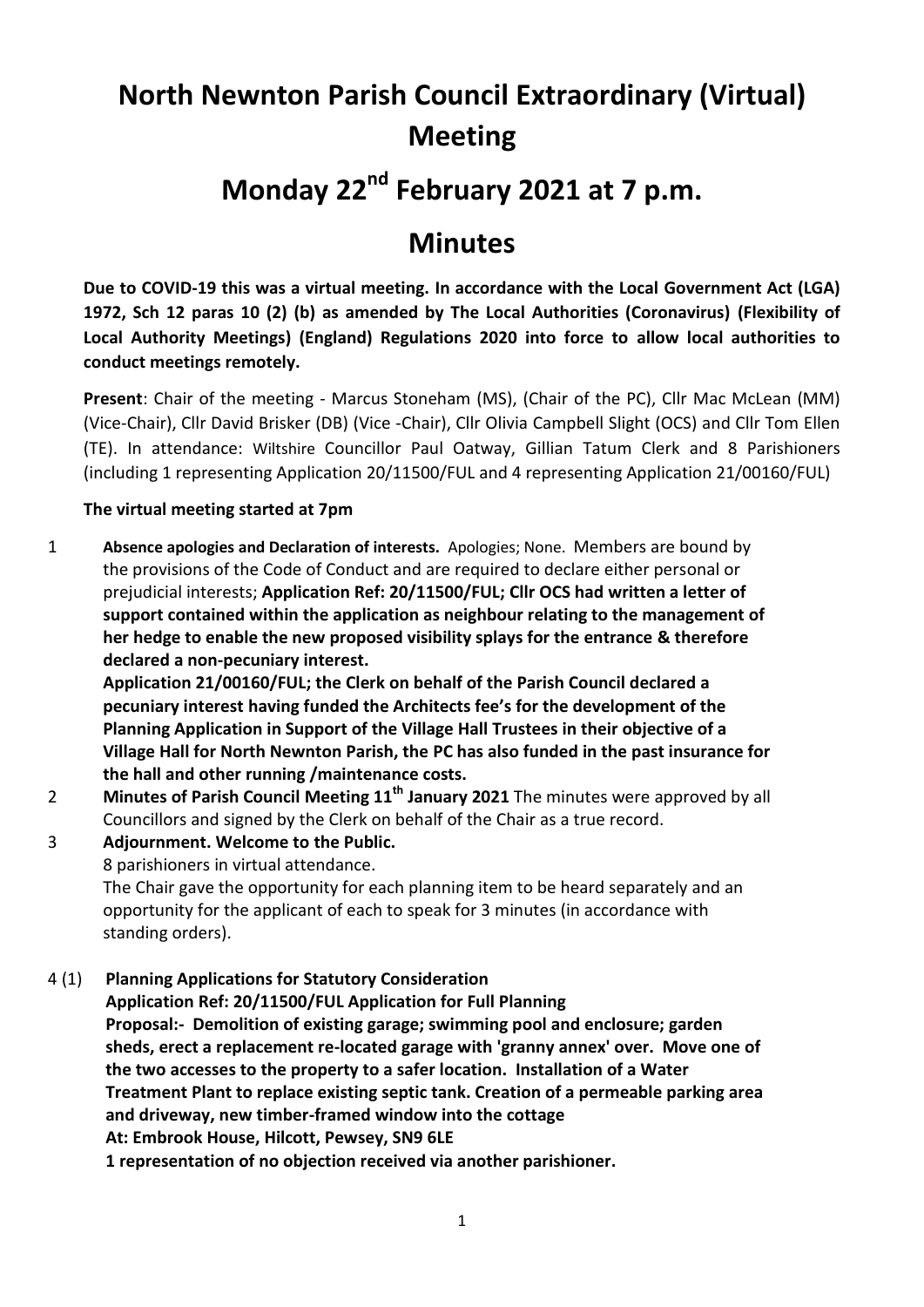The applicant spoke for 3 minutes; in summary he and his family have lived at Embrook house for 8 years and carrying our refurbishments and this is the last phase of what they would like to do. Different elements; new window for the house, make the front entrance much safer improving the visibility splays present, replacing a septic tank, demolishing swimming pool, garden sheds and existing garage to locate a new building which will be outside the conservation area. His house is not listed but he is conscious of the environment of Hilcott and wants the new building to look like a barn that is set back further from the road and hopes that the application speaks for itself in this regard. Questions followed from Cllr MM clarification on the distance from the road; approx. 45-50 metres from the road & use of the "Granny Annex" applicant confirmed for family use as ancillary accommodation and understood he would require new planning permission if to be used for Airbnb, confirmed no native trees affected only leylandii (already got permission to fell).

Discussion; Cllr MM concerned about the building mass, its location and its impact on the Conservation Area/AONB, as no defined settlement area for Hilcott and worried about the longer term use of the granny annex with its own access becoming a separate dwelling he also pointed out an inaccuracy within the application in so much as the proposed site plan clearly shows the busy elevation of the building to be on the North West side, but on the accompanying elevation drawings this elevation is described as being on the North East side. The north west side being more visible to users of the road. Cllr MM concerned about the building mass, its location and its impact on the Conservation Area/AONB, as no defined settlement area for Hilcott and worried about the longer term use of the granny annex with its own access becoming a separate dwelling he also pointed out an inaccuracy within the application in so much as the proposed site plan clearly shows the busy elevation of the building to be on the North West side, but on the accompanying elevation drawings this elevation is described as being on the North East side. The north west side being more visible to users of the road. Other Cllrs had no objections.

Resolution "No objection by majority vote" (1 objection, 1 abstention) however to note on the return to Wiltshire "The proposed site plan shows the elevation of the building (New driveway to a 3 bay garage with cars shown parked outside, entrance to "Granny Flat" and window to Kitchen area) to be on the NW side. BUT on the accompanying elevation drawings this elevation is described as being on the NE side".

#### **Action: Clerk to inform Wiltshire Council Clerk**

4 (2) **Planning Applications for Statutory Consideration Application Ref: 21/00160/FUL Application for Full Planning Proposal: - Replacement of existing building with building on similar footprint. At: Village Hall, Hilcott, SN9 6LE. 2 Representations in support received via the** 

**applicant.** 

One of the Trustee applicants spoke for 3 minutes repeated in full; It is a year since the Village Hall project for a new build started and in spite of some setbacks and bumps on the road (not least COVID-19) we are now moving forward with this demolition and planning application. Thank you for your support so far.

Having looked back at the minutes of the last few PC meetings, views and concerns from Councillors seem to have focussed on sustainability and parking.

On sustainability, we are currently working on a SWOT analysis which will inform our Business Plan.

The Business Plan in addition to Strategy/Budget, Objectives and Marketing will encompass a proposed range of activities and events including Toddler Groups, Yoga,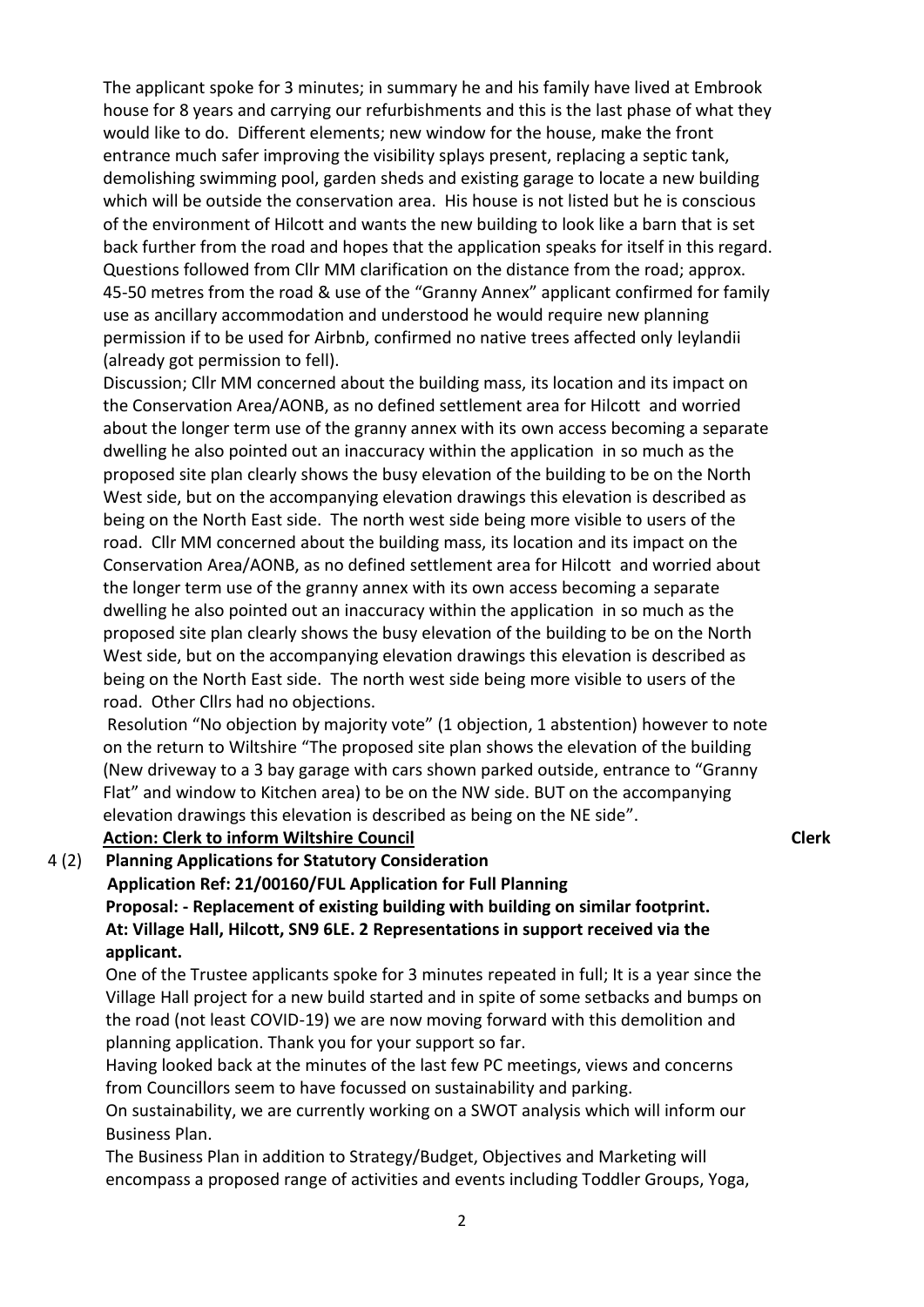Whist, Coffee Mornings, Quiz Nights, Youth Groups, Pop up shops, Business Hub and promotion of the hall to others as well as locals/parishioners. In the past, people have attended and supported the hall from other neighbouring parishes as well as from Pewsey, Andover and Marlborough.

On the parking issue, we are exploring avenues of possible amenities. It is also worth noting that the main property affected by parking (for many years) is Cassocks and the owner has written to the WC website supporting the new build plan with no mention of parking outside her property.

The Trustees have a moral responsibility to continue with our plans for the "Rebuilding Communities" programme (especially in the wake of COVID-19) to bring folk together again in what is the hub of the parish, and we would appreciate the ongoing support of the Parish Council.

This is in line with our Mission Statement on the Charity Commission website and also on the NNPC website:

A VILLAGE HALL FOR THE USE OF THE INHABITANTS OF THE PARISH OF NORTH NEWNTON, IN HILCOTT, IN THE COUNTY OF WILTSHIRE WITHOUT DISTINCTION OF POLITICAL, RELIGIOUS OR OTHER OPINIONS INCLUDING USE FOR MEETINGS, LECTURES AND CLASSES AND FOR OTHER FORMS OF RECREATION AND LEISURE-TIME OCCUPATION WITH THE OBJECT OF IMPROVING THE CONDITIONS OF LIFE FOR THE SAID INHABITANTS. Thank you.

### *It was acknowledged that NNPC had a pecuniary interest in this application, but would have a full discussion on the proposal and highlight this to Wiltshire Council with their reply and further instead of giving a statutory consultee decision (such as support or object) they would just give Advisory views of the PC.*

Questions to the applicant and Architect ; Cllr TE asked due to the proximity of the adjoining property concrete has to be used for the replacement building, had the consideration of reducing the size of the building been made to enable brick, stone and or timber instead of concrete? Answer very narrow space and to meet building regulations to stop risk of flames to neighbouring property that material has to be concrete, the requirements for 2 toilets and to meet building requirements for the use as public amenity building reduces the options for the building materials. Cllr TE then asked if consideration had been made of a smaller Parish Space on the area rather than a Village Hall. Applicant had not considered a smaller building as wanted one fit for the  $21<sup>st</sup>$  Century and not as the building before, wanted proper toilet facilities, storage facilities so the Hall could be fully used. All the Applicant representatives confirmed that a smaller facility would not be useful to the Parish. Cllr MS asked if the applicants thought the proposal was fit for the  $21<sup>st</sup>$  Century as no parking available (loss of 3 spaces with the larger building proposed). Applicant referenced the past 2 surveys with Parishioners undertaken 7 people mentioned parking, that the Trustees were exploring other options for parking and emphasised again that the closest property in their letter to Wiltshire Council had not complained about parking. Cllr TE asked why there was no Heritage Impact Assessment accompanying the Planning Application as he thought that the proposal impacts the Conservation Area of Hilcott and apart from brief mention in the statement there is no discussion of the consequences of the building or mitigation proposals under 72 (1) Planning Conservation Act 1990 statutory duty of the LPA (Local Planning Authority) to preserve, conserve or enhance the character/appearance of the area and was concerned not given importance it warrants. The Architect informed the meeting that Wiltshire had not asked for this at registration stage and so he assumed it was not required. And further that the application was for the same footprint as the